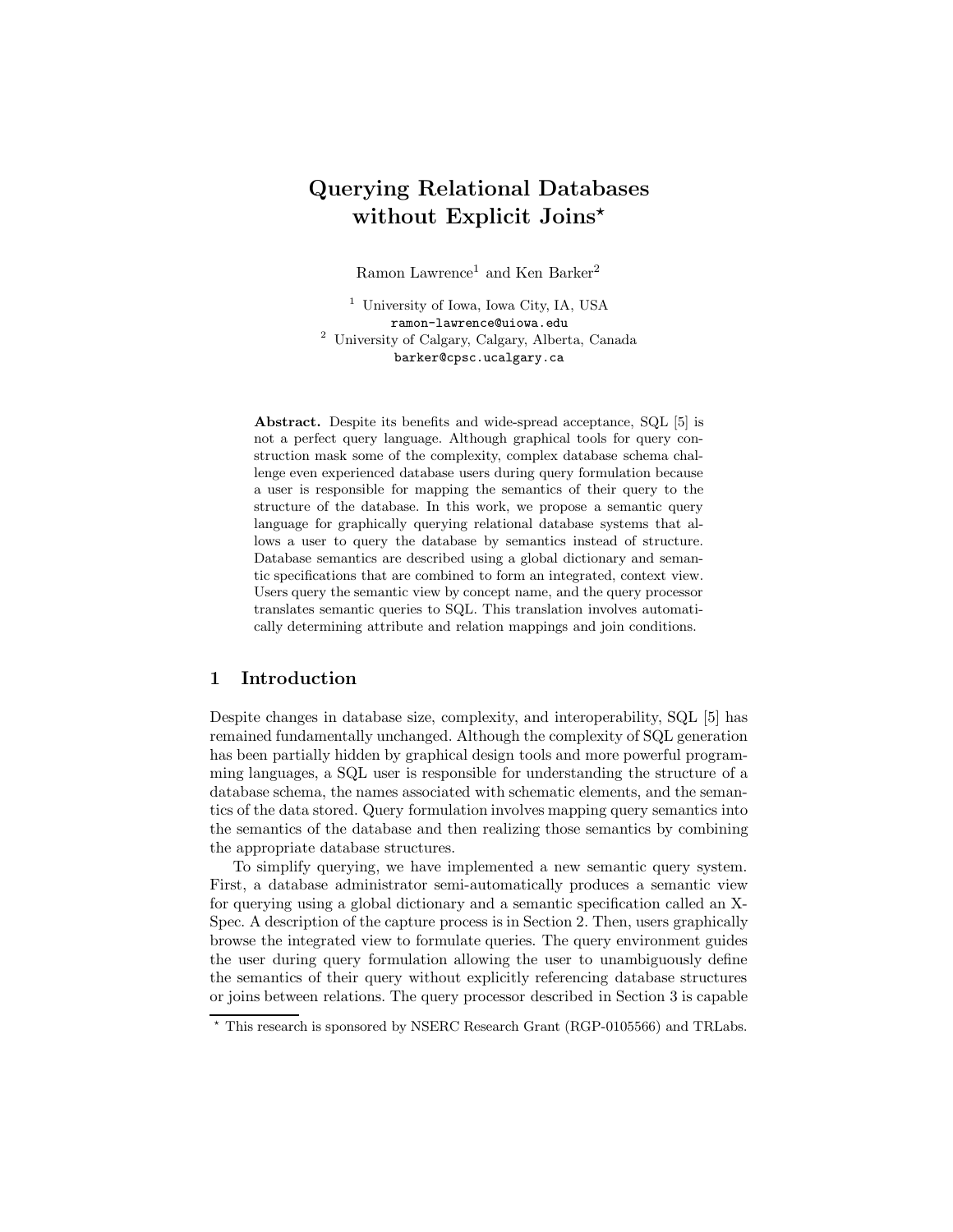of automatically translating from the semantic context view to SQL queries by determining correct attribute and relation mappings and appropriate join conditions. The paper closes with related work and conclusions.

## **2 Semantic Capture Process**

Before semantic querying can be performed on a relational database, the database administrator must explicitly define its semantics in a specification document. In this capture process, the database administrator (DBA) uses an automated tool to extract database schema information (including structure, types, sizes, names, and relationships) and saves the information into an  $XML$  [13] document called an X-Spec. An X-Spec provides information for semantic querying.

An example order database (given in Figure 1) is used throughout the paper. We denote attribute and relation names as *attribute\_name* or *relation\_name*, and semantic names as semantic name.

| Relations       | <b>Attributes</b>                                    |
|-----------------|------------------------------------------------------|
| Categories      | CategoryID, CategoryName                             |
| Customers       | CustomerID, CompanyName                              |
| Employees       | EmployeeID, LastName, FirstName, ReportsTo           |
|                 | OrderDetails OrderID, ProductID, UnitPrice, Quantity |
| Orders          | OrderID, CustomerID, EmployeeID, OrderDate, Shipvia  |
| Products        | ProductID, ProductName, SupplierID, CategoryID       |
| <b>Shippers</b> | ShipperID, CompanyName                               |
| Suppliers       | SupplierID, CompanyName                              |

**Fig. 1.** Order Database Schema

#### **2.1 Global Dictionary Definition**

The foundation of the query system is the definition of a global term dictionary that provides terms to represent concept semantics. The dictionary is organized as a hierarchy of concept terms. Concept terms are related using 'IS-A' relationships for modeling generalization and specialization and 'HAS-A' relationships to construct component relationships. Each concept term has a name, an unique key, and an unique definition.

We have built a term dictionary starting from the top-level ontological categories proposed by Sowa [10], and evolve it using a set of rules. However, the exact terms and their placement is irrelevant. The dictionary can be modified to capture database semantics for a particular environment. The global dictionary is not a complete English language dictionary such as WordNet [8], so its size and complexity are reduced.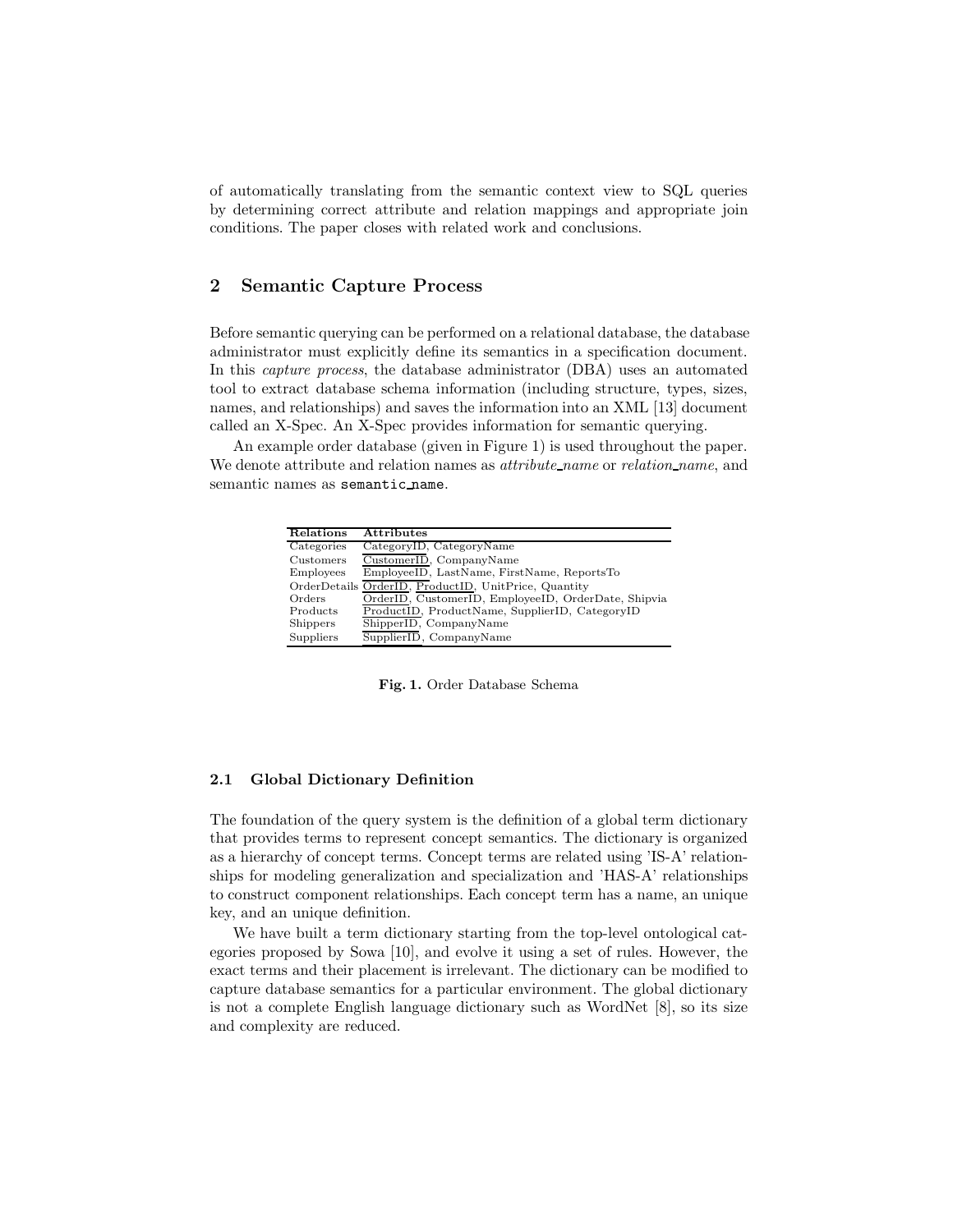#### **2.2 Semantic Names**

A semantic name captures system-independent semantics of a relational schema element including contextual information by combining one or more dictionary terms. A semantic name is a **context** if it is associated with a relation and a **concept** if it is associated with an attribute. A context contains no data itself and is described using one or more concepts. Similar to an attribute in the relational model, a concept represents atomic or lowest-level semantics.

A semantic name consists of a context and concept portion. The **context portion** is one or more terms from the dictionary that describe the context of the schema element. Adjacent context terms are related by either IS-A (represented using a ",") or HAS-A (represented using a ";") relationships. The **concept portion** is a single dictionary term called a concept name and is only present if the semantic name is a concept (maps to an attribute). The formal specification of a semantic name is as follows:

semantic\_name  $::= [CT\, Term] \mid [CT\, Term] \, CN$ 

 $CTTerm ::= CT | CT; CTTerm | CT; CTTerm | CT$ 

 $CT ::= < context term >, CN ::= < concept name >$ 

A dictionary term is a single, unambiguous word or word phrase present in the standard term dictionary. Each term represents a unique semantic connotation of a given word phrase, so words with multiple definitions are represented as multiple terms in the dictionary. A *context term* is a dictionary term used in a semantic name that describes the context of the schema element associated with the semantic name. A concept term is a single dictionary term used in a semantic name that provides the lowest level semantic description of an attribute.

**Definition.** The *context closure* of a semantic name  $S_i$  denoted  $S_i^*$  is the set of semantic names produced by combining ordered subsets of the set of terms  $T = \{T_1, T_2, ... T_N\}$  of  $S_i$  starting from  $T_1$ .

Example If  $S_i = [A; B; C]D, S_i^* = \{[A], [A; B], [A; B; C], [A; B; C]D\}.$ 

Overall, a semantic name is a combination of dictionary terms constructed by the DBA to represent schema element semantics. By combining terms, more complex semantics can be defined as compared to using terms in isolation.

#### **2.3 X-Specs**

The X-Spec is a database schema encoded in XML format and is organized in relational form with relations and attributes as basic elements. An X-Spec stores a relational database schema including keys, relationships, joins, and field semantics. Further, each relation and attribute in the X-Spec has an associated semantic name built using dictionary terms. Information on joins including their cardinality, join fields, and connecting tables is stored so that the query processor may identify which joins to apply during query formulation.

An X-Spec is constructed using a specification editor tool  $[6]$  during the capture process, where the semantics of schema elements are mapped to semantic names. X-Specs are constructed using XML because XML is an emerging semantic exchange standard. However, X-Specs may also be represented as formatted text files or structured binary files.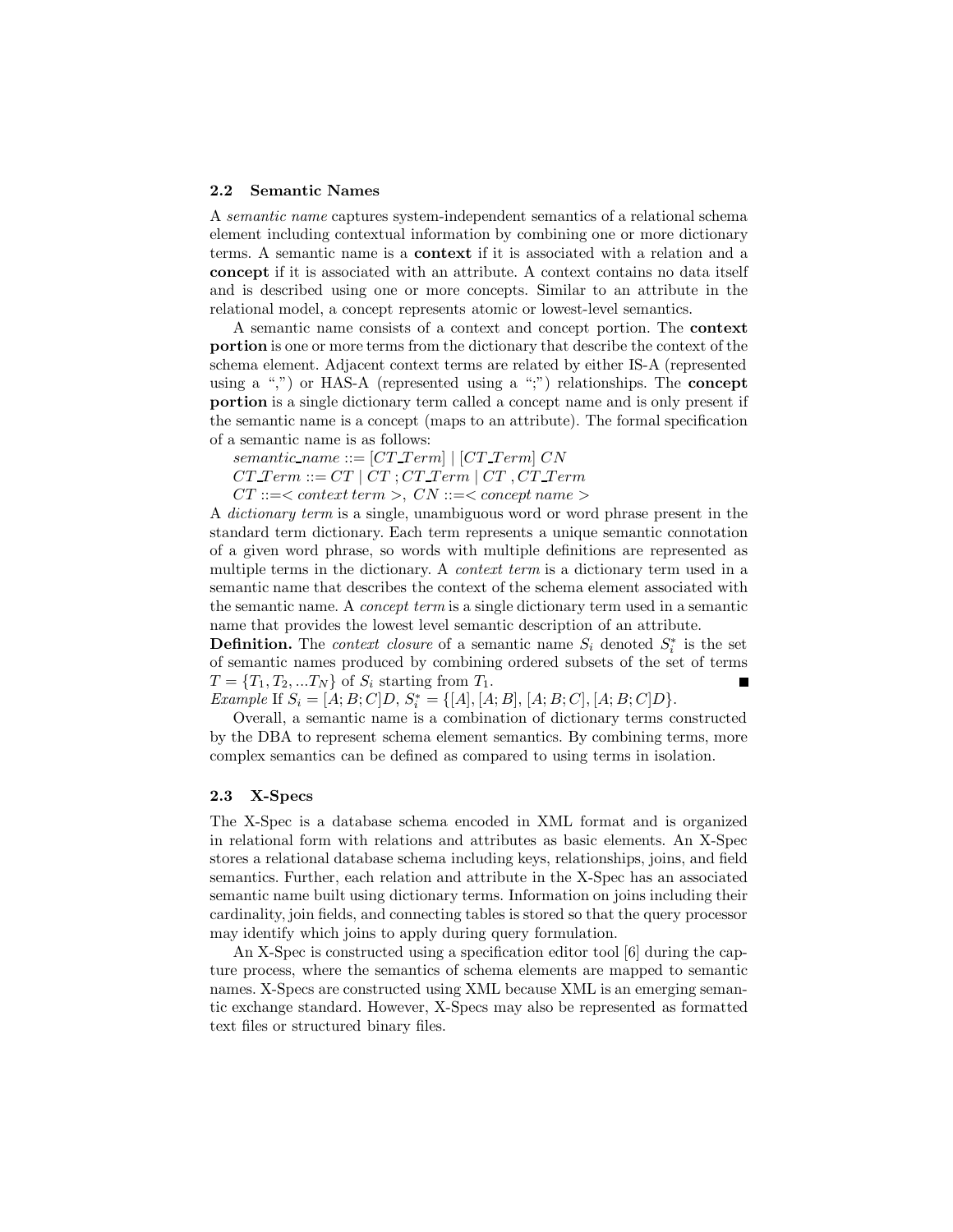| Type             | <b>Semantic Name</b>                           | <b>System Name</b> |
|------------------|------------------------------------------------|--------------------|
|                  | Relation [Category]                            | Categories         |
|                  | Attribute [Category] Id                        | CategoryID         |
|                  | Attribute [Category] Name                      | CategoryName       |
|                  | Relation [Customer]                            | Customers          |
|                  | Attribute [Customer] Id                        | $C$ ustomer $ID$   |
|                  | Attribute Customer Name                        | CompanyName        |
|                  | Relation Employee                              | Employees          |
|                  | Attribute [Employee] Id                        | EmployeeID         |
|                  | Attribute Employee; Name First Name First Name |                    |
|                  | Attribute Employee; Name Last Name             | LastName           |
|                  | Attribute Employee;Supervisor] Id              | ReportsTo          |
|                  | Relation [Order; Product]                      | OrderDetails       |
|                  | Attribute [Order] Id                           | OrderID            |
|                  | Attribute [Order; Product] Id                  | ProductID          |
|                  | Attribute [Order; Product] Price               | UnitPrice          |
|                  | Attribute [Order; Product] Quantity            | Quantity           |
| Relation [Order] |                                                | Orders             |
|                  | Attribute [Order] Id                           | OrderID            |
|                  | Attribute [Order;Customer] Id                  | $C$ ustomer $ID$   |
|                  | Attribute [Order; Employee] Id                 | EmployeeID         |
|                  | Attribute [Order] Date                         | OrderDate          |
|                  | Attribute [Order;Shipper] Id                   | Shipvia            |
|                  | Relation [Product]                             | Products           |
|                  | Attribute [Product] Id                         | ProductID          |
|                  | Attribute [Product] Name                       | ProductName        |
|                  | Attribute [Product;Supplier] Id                | SupplierID         |
|                  | Attribute [Product;Category] Id                | CategoryID         |
| Relation         | [Shipper]                                      | Shippers           |
|                  | Attribute [Shipper] Id                         | ShipperID          |
|                  | Attribute [Shipper] Name                       | ShipperName        |
|                  | Relation [Supplier]                            | Suppliers          |
|                  | Attribute [Supplier] Id                        | SupplierID         |
|                  | Attribute [Supplier] Name                      | SupplierName       |

**Fig. 2.** Order Database Semantic Name Mappings

X-Spec information at the relation level stored in  $X_T = (T_{SN}, T_Q, T_K, T_J)$ records consists of the relation semantic name  $T_{SN}$ , the SQL query  $T_Q$  used to produce the relation/view,  $T_K$  the set of keys for the relation, and  $T_J$  the set of joins for the relation. For a view  $T_Q$  is the SQL query executed to produce the view, or  $T_Q$  is the relation name for physical relations.

Attribute level information in  $X_F = (F_{SN}, F_Q, F_T, F_S)$  stores the attribute semantic name  $F_{SN}$ , the SQL query used to produce the attribute  $F_Q$ , the attribute type (integer, string, etc.)  $F_T$ , and the attribute size in bytes  $F_S$ .  $F_Q$ is the system name for a physical attribute (e.g. [OrderDetails].OrderID) or a SQL statement used to construct a derived or calculated attribute.

The primary difference between an X-Spec and a relational schema is that each relation and attribute are assigned meaningful semantic names. Further, the model allows virtual constructs such as views and calculated attributes to be assigned semantic names. This allows a DBA to build more complex integrated views that consist of physical and virtually-derived constructs.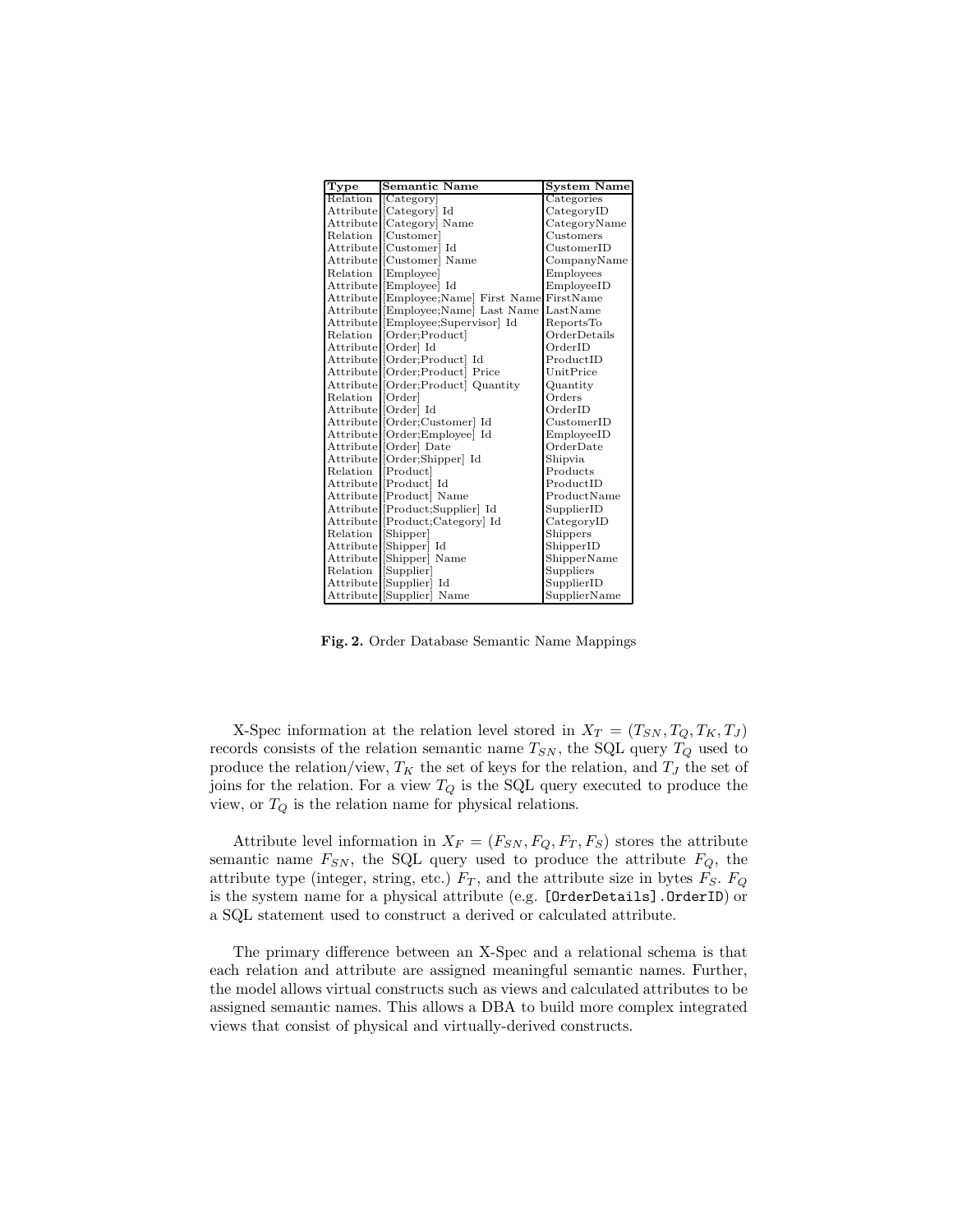#### **2.4 Semantic View Construction**

An integration process formats the database X-Spec information into an integrated view of concepts by matching semantic names. Since a semantic name is itself a hierarchy of terms, the resulting integrated context view (CV) is a merger of all concepts across all attributes and relations in the database.

**Definition.** Define a *context view*  $(CV)$  as follows:

- $-$  If a semantic name  $S_i$  is in CV, then for any  $S_j$  in  $S_i^*$ ,  $S_j$  is also in CV.
- For each semantic name  $S_i$  in CV, there exists a set of zero or more mappings that associate a schema element with  $S_i$ .
- $-$  A semantic name  $S_i$  can only occur in the CV once.

The integration process builds  $CV = (CV_{SN}, CV_Q)$ , where  $CV_{SN} \in \{T_{SN} \cup$  $F_{SN}$ <sup>∗</sup> and  $CV_Q \in \{T_Q \cup F_Q\}$ . That is, the CV is the union of the semantic names for all relations and attributes along with their associated mappings. The CV is a structurally-neutral, hierarchical representation of database concepts. The integrated view for the order database<sup>1</sup> is in Figure 3.

## **3Query Processing**

Users formulate queries by manipulating elements in the context view in a process called querying by context. The context view provides physical and logical access transparency. The user is not responsible for determining schema element mappings or joins between relations in the database.

A semantic query  $Q = (Q_{SN}, Q_R, Q_O, Q_G, Q_C)$  where  $Q_{SN}$  is the set of semantic names selected in the query,  $Q_R$  is the set of relationship conditions between semantic names,  $Q_O$  is the set of ordering criteria for the row results,  $Q_G$ is the set of grouping criteria, and  $Q_C$  is the set of selection criteria. Ordering and selection criteria are specified using semantic names rather than system names. Thus, for a given  $Q$ , a translation is required to a SQL query of the form  $SQ = (SQ_T, SQ_F, SQ_J, SQ_O, SQ_G, SQ_C)$ , that contains the required relation set  $(SQ_T)$ , attribute set  $(SQ_F)$ , joins  $(SQ_J)$ , ordering criteria  $(SQ_O)$ , grouping criteria  $(SQ_G)$ , and selection criteria  $(SQ_C)$ .

The query processor performs this translation during **dymanic view creation** that extracts relevant data from the database and requires the system:

- **–Enumerate Semantic Names** required by the user.
- **–Determine Relevant Attributes and Relations** for each semantic name mapping.
- **–Determine Join Conditions** to connect the relations.
- **–Generate and Execute SQL Queries** created in the previous steps.

 $1$  For simplicity, only the term at a given level is displayed. For example, the term in bold has full semantic name [Order;Product] Id as Id is under the [Product] and [Order] contexts.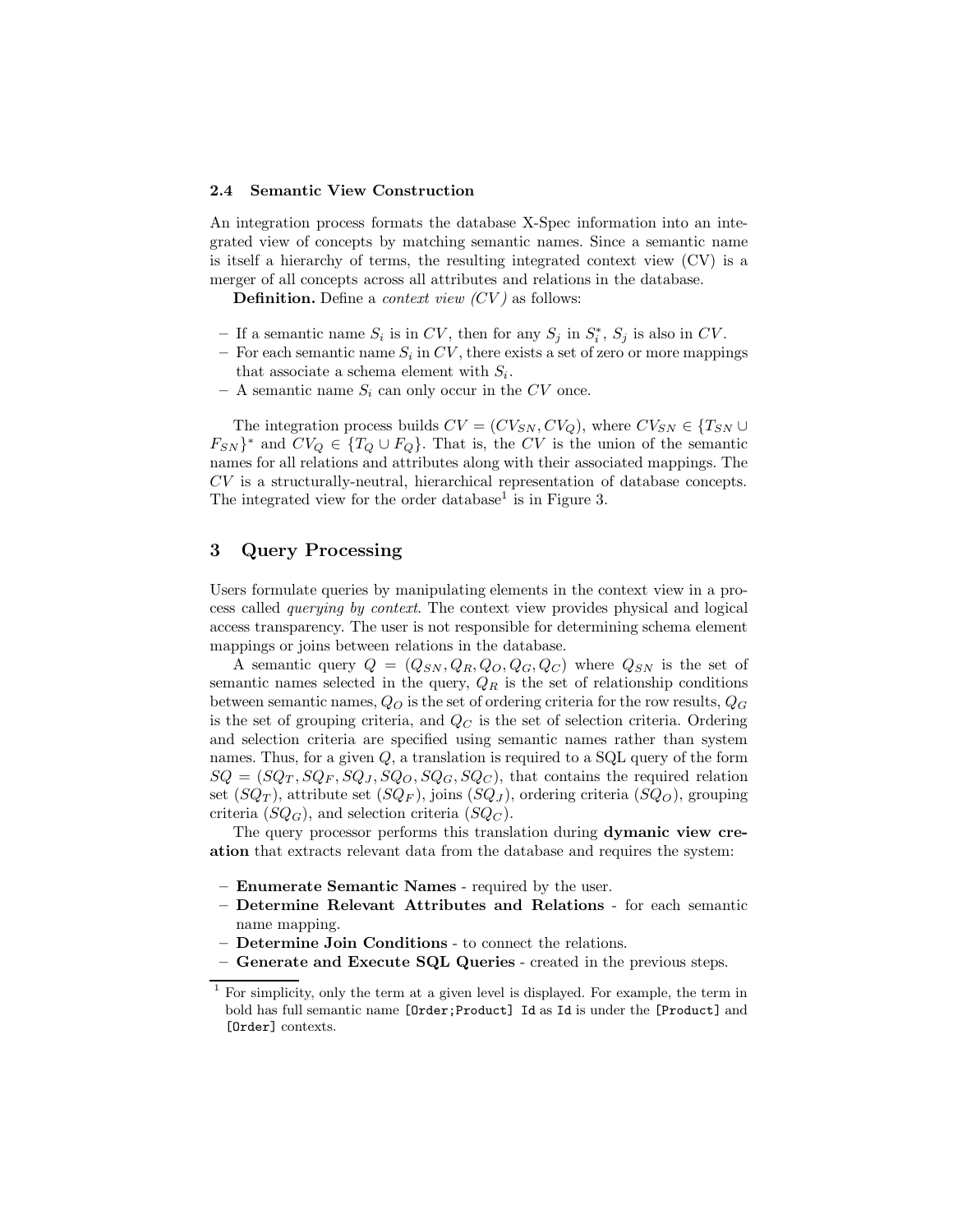| Integrated View Term Data Source Mappings (not visible to user) |                                      |  |  |
|-----------------------------------------------------------------|--------------------------------------|--|--|
| V (view root)                                                   | N/A                                  |  |  |
| - [Category]                                                    | Categories                           |  |  |
| - Id                                                            | Categories.CategoryID                |  |  |
| - Name                                                          | Categories.CategoryName              |  |  |
| - [Customer]                                                    | Customers                            |  |  |
| - Id                                                            | $C$ ustomers. $C$ ustomerID          |  |  |
| - Name                                                          | Customers.CompanyName                |  |  |
| - [Employee]                                                    | Employees                            |  |  |
| - Id                                                            | Employees.EmployeeID                 |  |  |
| - [Name]                                                        |                                      |  |  |
| - First Name                                                    | Employees.FirstName                  |  |  |
| - Last Name                                                     | Employees.LastName                   |  |  |
| - [Supervisor]                                                  |                                      |  |  |
| - Id                                                            | Employees.ReportsTo                  |  |  |
| - [Order]                                                       | Orders                               |  |  |
| $-$ Id                                                          | Orders.OrderID, OrderDetails.OrderID |  |  |
| - Date                                                          | Orders.OrderDate                     |  |  |
| - [Customer]                                                    |                                      |  |  |
| $-Id$                                                           | Orders.CustomerID                    |  |  |
| - [Employee]                                                    |                                      |  |  |
| $-Id$                                                           | Orders.EmployeeID                    |  |  |
| - [Product]                                                     | OrderDetails                         |  |  |
| - Id                                                            | OrderDetails.ProductID               |  |  |
| - Price                                                         | OrderDetails.UnitPrice               |  |  |
| - Quantity                                                      | OrderDetails.Quantity                |  |  |
| - [Shipper]                                                     |                                      |  |  |
| - Id                                                            | Orders.Shipvia                       |  |  |
| - [Product]                                                     | Products                             |  |  |
| - Id                                                            | Products.ProductID                   |  |  |
| - Name                                                          | Products.ProductName                 |  |  |
| - [Supplier]                                                    |                                      |  |  |
| - Id                                                            | Products.SupplierID                  |  |  |
| - [Category]                                                    |                                      |  |  |
| - Id                                                            | Products.CategoryID                  |  |  |
| - [Shipper]                                                     | Shippers                             |  |  |
| - Id                                                            | Shippers.ShipperID                   |  |  |
| - Name                                                          | Shippers.ShipperName                 |  |  |
| - [Supplier]                                                    | Suppliers                            |  |  |
| - Id                                                            | Suppliers.SupplierID                 |  |  |
| - Name                                                          | Suppliers.SupplierName               |  |  |

**Fig. 3.** Integrated View of Order Database

#### **3.1 Enumerating Semantic Names**

Semantic names are selected by the user for display in the final result (projection) or for specifying selection criteria. In some cases, a real-world concept may be represented multiple times in the database and possibly with different semantic names. The first task for the user is to determine the correct semantic name for querying. For example, in the example database there are two semantic names that map to the concept of a "Shipper ID": ShipperID ([Shipper] Id) in Shippers and Shipvia ([Order;Shipper] Id) in Orders. The choice of semantic name depends on the query requirements. Selecting [Shipper] Id will select all shipper ids whether or not they have transported an order, whereas [Order; Shipper] Id only returns shippers who have sent orders.

The user selects the concepts out of the integrated view they are interested in for their query, and may specify selection criteria, grouping criteria, and ordering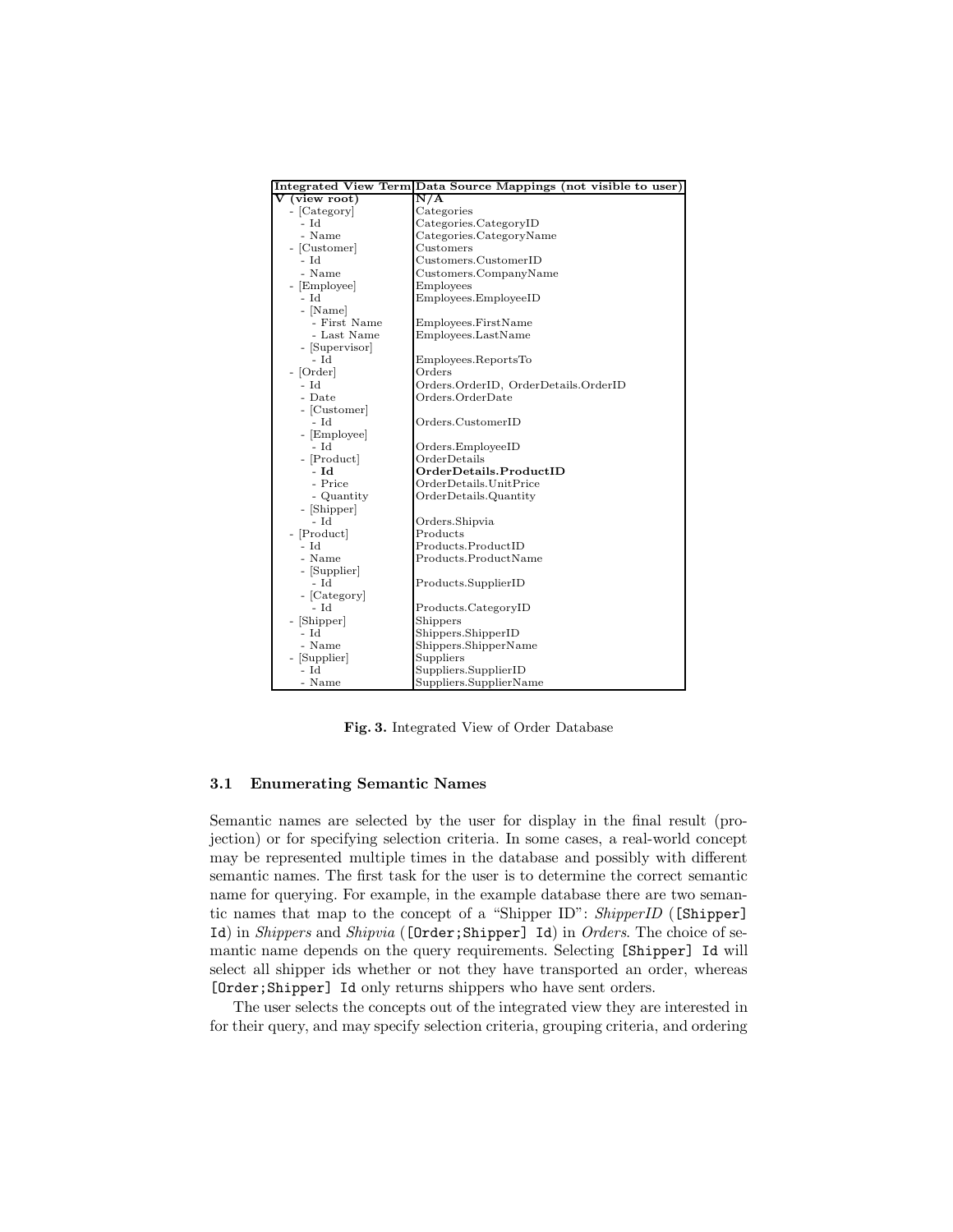criteria using semantic names. The user also has control over the final display characteristics of each concept selected. Since the integrated view is organized hierarchically by concept, knowledge discovery is considerably simplified when browsing the integrated view.

#### **3.2 Attribute and Relation Selection**

The query system determines which relations and attributes to access in the data source based on the semantic names chosen by the user. In most cases, a semantic name in the integrated view has only one mapping to a physical attribute. However, in special cases, especially when considering key attributes, a semantic name may map to several attributes. The choice of attribute (and its corresponding relation) may affect the semantics of the query. An overview of the attribute and relation selection algorithm is:

- 1. For each semantic name  $F_{SN}$  with only one mapping, add attribute to  $SQ_F$ and corresponding table to  $SQ_T$ .
- 2. For each semantic name  $F_{SN}$  with multiple mappings all in one relation<sup>2</sup>, add each attribute mapping to  $SQ_F$  and the corresponding table to  $SQ_T$ .
- 3. For any semantic names remaining with ambiguous mappings, select an attribute mapping to  $SQ_F$  for the semantic name if its corresponding table is already in  $SQ_T$ .
- 4. For any remaining semantic names with ambiguous mappings, select the mapping based on shortest join paths to current relations in  $SQ_T$  (or other heuristics). This new mapping adds a new relation to  $SQ_T$ , so goto step 3.

In practice, the attribute mapping algorithm rarely uses the heuristics on join cost calculations in Step 4 because typically only key attributes will have multiple semantic name mappings that result from database normalization. When the user selects any attributes with unique mappings, the attribute selection algorithm has a starting set of relations to build a query from and determine which key mapping instance(s) to select based on the general heuristic of not introducing new joins into the query.

After completion of the attribute selection algorithm, the set of semantic names  $Q_{SN}$  in Q has been translated to the set of attributes  $SQ_F$  and relations  $SQ_T$  for the SQL query. Further, the system can replace the semantic names present in  $Q_O$ ,  $Q_G$ , and  $Q_C$  for ordering, grouping, and selection criteria with system attribute and relation names for  $SQ_O$ ,  $SQ_G$ , and  $SQ_C$  based on the discovered mappings.

#### **3.3 Determining Join Conditions**

Given a set of attributes and relations to access in the query, the query system must determine a set of join conditions between the relations. It is important

<sup>2</sup> This may occur when the database is not normalized. The system queries nonnormalized records and normalizes the data when it is presented to the user.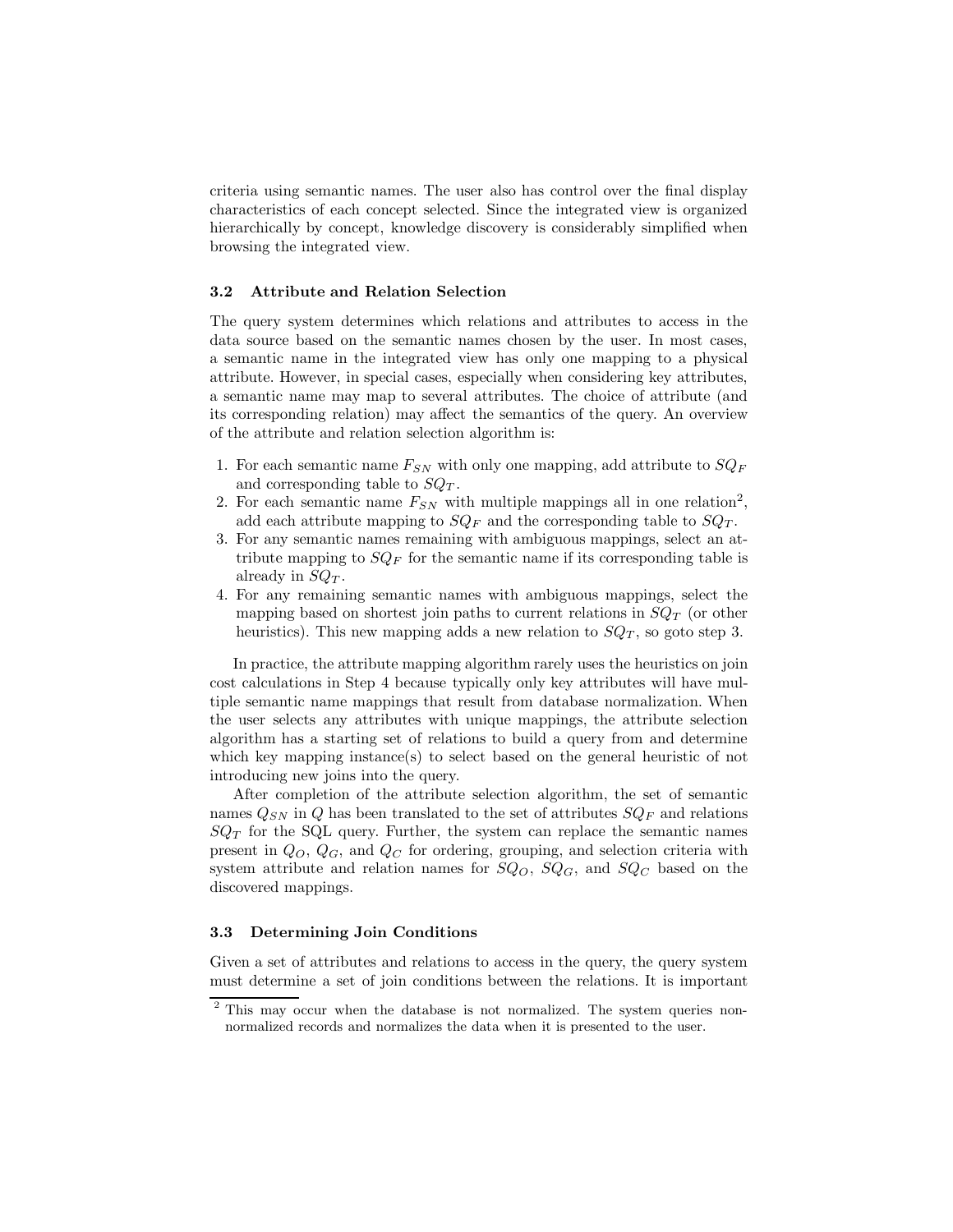to isolate the user from join construction while choosing appropriate joins to preserve the query semantics.

There is no concept of a "join" in the integrated view because it does not specify a structure for data representation. However, an equivalent operation is a context merger. A context merger is the combination of two contexts by applying a relationship condition. A relationship condition may be a join between relations if a join exists between the contexts or a cross-product if it does not.

In most cases<sup>3</sup>, the user never directly specifies the relationship condition between two contexts in the integrated view, so the system must determine how to relate the two contexts. Since the user is able to query on any semantic name in the integrated view, the semantic concepts chosen may be related by being in the same relation, by joins between relations, or not related at all.

The system determines the joins to apply using join graphs. Define a *join* graph as an undirected graph where each node corresponds to a relation in the database, and there is a link from node  $N_i$  to node  $N_j$  if there is a join between the corresponding two relations. A join path is a sequence of one or more joins interconnecting two nodes (relations), and a *join tree* is a set of one or more joins interconnecting two or more nodes. Assume without loss of generality<sup>4</sup> that the join graph is connected. The join graph for the order database is in Figure 4.



**Fig. 4.** Join Graph for Order Database

**Lemma 1.** If a join graph is acyclic, there exists only one join path between any two nodes.

**Lemma 2.** If a join graph is acyclic, there exists only one join tree for any node subset.

<sup>&</sup>lt;sup>3</sup> A user can override default system relationship conditions if the database contains multiple, ambiguous joins.

<sup>&</sup>lt;sup>4</sup> Otherwise, we apply the algorithm to each connected subset and connect them using a cross-product.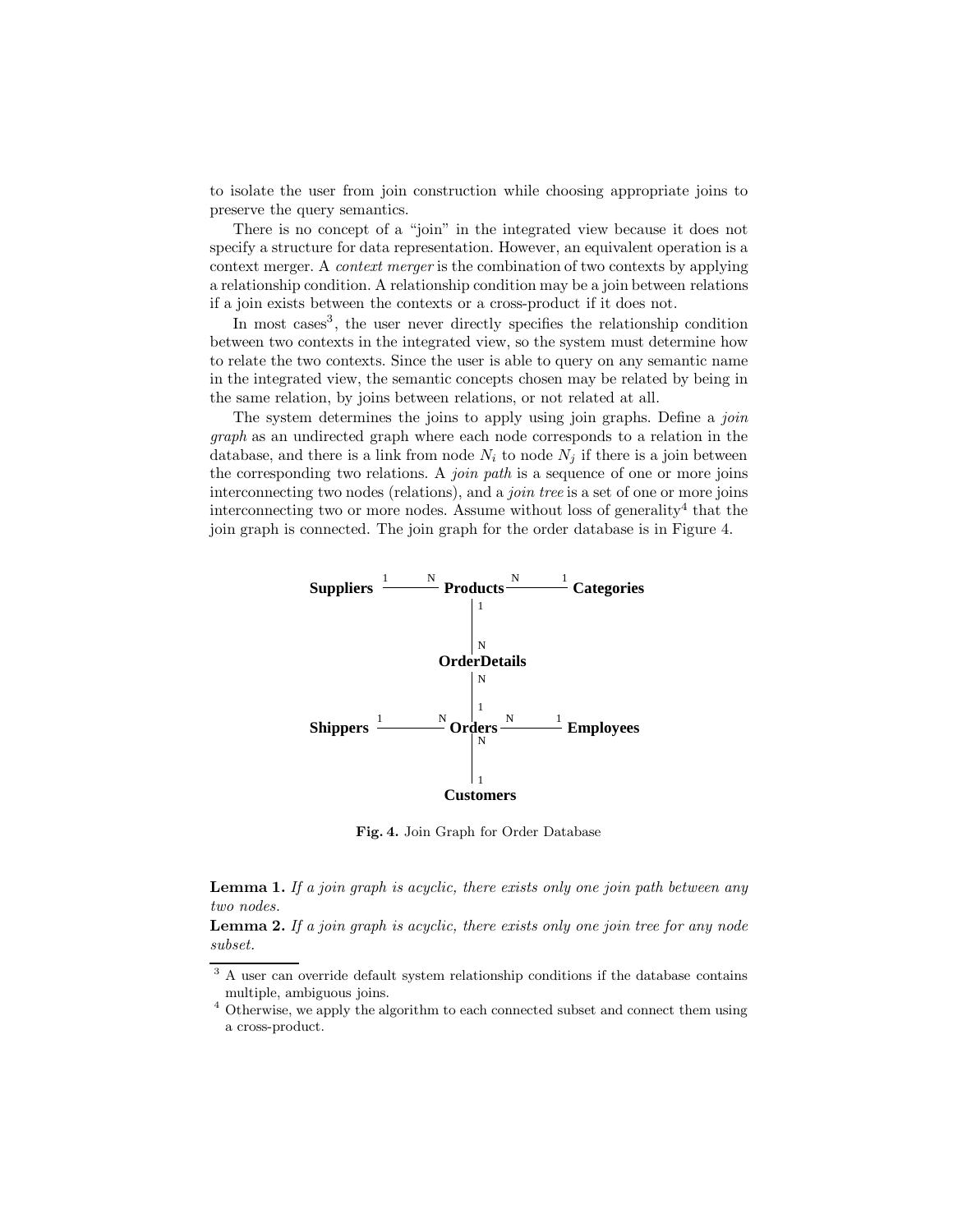Lemmas 1 and 2 follow directly from the properties of acyclic graphs. Importantly, if the join graph for a database is acyclic, there exists only one possible join tree for any of its relations. This implies that the query system does not have any decisions involving which joins to apply, as it must only identify which joins are required to connect the required tables by constructing the join tree.

From this result, it is possible to construct an algorithm that builds a matrix M where entry  $M[N_i, N_j]$  is the shortest join path between any pair of nodes  $N_i$  and  $N_j$ . By combining join paths, the query system can identify all the joins required to combine relations by constructing the only possible join tree.

**Theorem 1.** Given a matrix  $M$ , which stores shortest join paths for an acyclic join graph, and a set of relations  $T$  to join, a join tree can be constructed by choosing any relation  $T_i$  from T and combining the join paths in  $M[N_i, N_1]$ ,  $M[N_i, N_2], ..., M[N_i, N_n]$  where  $N_1, N_2, ..., N_n$  are the nodes corresponding to the set of relations T.

**Proof.** Proof by contradiction. Since the graph is connected, the matrix entries  $M[N_i, N_1], M[N_i, N_2], ..., M[N_i, N_n]$  represent join paths from  $N_i$  to all other nodes in the subset. Assume a join tree is not constructed. Thus, there is no path between some two nodes  $N_i$  and  $N_k$  where  $j \neq k$ . However, there is a path from node  $N_i$  to  $N_j$  and from node  $N_i$  to  $N_k$ . Combining these paths results in a path from  $N_i$  to  $N_k$ . Thus all nodes are connected with the join tree, and it is the only possible join tree as per Lemma 2.

For the general case of a cyclic join graph, we define a depth-first search based algorithm that constructs a matrix  $M$  containing all join paths with no repeated links ranked by desirability. Join ranking is based on join properties such as cardinality, participation, and if they are lossy joins. Although the algorithm ranks join paths, in practice, only acyclic graphs can have their joins automatically determined without further user input by applying Theorem 1. For a cyclic graph, there will be multiple possible join trees each of which are semantically valid depending on the query semantics. The system cannot select a join tree without more knowledge about the intended query, although it is able to propose the "best" join tree based on the ranking performed. Thus, we define a graphical interface to the query model that allows the user to browse the integrated view, discover concept interrelationships, and more precisely define their query semantics which allows the system to uniquely determine the join tree required.

#### **3.4 Graphically Guiding the User During Query Generation**

The query system currently described is unable to determine join trees without further user input for cyclic join graphs. The challenge is to extract the required information from the user while still maintaining physical and logical query transparency as much as possible. The system allows the user to browse the context view to discover interrelationships between concepts. Some concepts are already inherently related by virtue of their hierarchical relationship. For example, the [Order;Product] Id is part of [Order] information. This relationship is explicitly captured in the integrated view by virtue of the product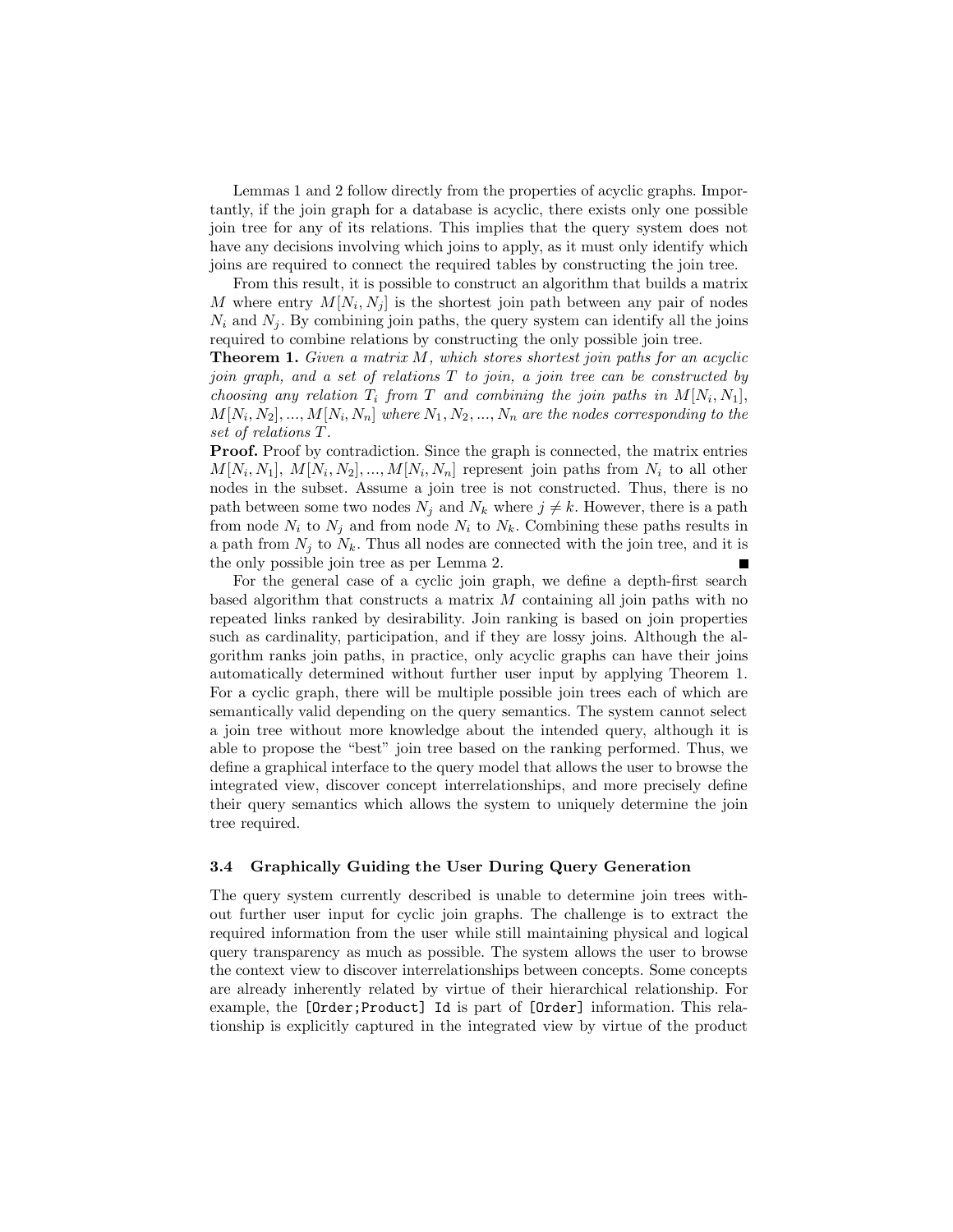information being nested under the order information in the hierarchy. However, other interrelationships cannot be captured using the strict hierarchy implicit in the semantic names. For instance, the join conditions relating the individual concepts are largely hidden to the user, even though these join conditions are automatically inserted by the query system during query execution. To make these interrelationships more apparent, the system automatically displays them. If a given semantic name (node) in the integrated view is actually a foreign key to another context (table) then when the user clicks on this concept, the attributes of the linked context are displayed.

For example, the field *EmployeeID* ([Order; Employee] Id) in *Orders* is a foreign key from Orders to Employees. When the user clicks on this semantic name, the system performs the join to the Employees table and displays the semantic names of the fields of *Employees* which can be added to the query.<sup>5</sup>

This approach has several benefits. First, it reduces the semantic burden on the user by automatically displaying concept interrelationships. Further, it reduces the query generation complexity for the system. By explicitly displaying the join information and associated attributes, the system now has an unambiguous reference from the user on which attributes to use, from what relations, and the corresponding join condition (attribute) to use to relate the two different contexts. Further, by allowing this virtual linking of concepts, the user is now able to express recursive relationships and queries on the integrated view.

To formalize the discussion, define a *context tree* as a tree of nodes where each node is a single semantic name, and at every node we have a list of attributes accessed from that context. The root node of the tree is  $V$ , the view root. There is a link from a parent node (context) in the tree to a child node, if the child node is a subcontext of the parent.

For example, let OrderDetails also have a foreign key EmployeeID to Employees. This produces a cycle in the join graph. Now, consider the query requiring the [Employee] Name, [Order] Id, and [Order;Product] Amount. The context tree for this query is given in Figure 5a. In the cyclic join graph, there are multiple possible join trees to connect these contexts. In general, if there is more than one child node of V and the graph is cyclic, there will be multiple join trees that relate the contexts.

A different query can be derived by the user explicitly following the link to employee information through [Order;Employee] Id (Figure 5b). The user can specify another distinct join by selecting [Employee] Name after traversing the foreign key in OrderDetails to Employee. In this way, the user uniquely identifies the joins required by the system by graphically browsing the context view.<sup>6</sup>

Linking of contexts allows the system to handle recursive queries. Employees has a foreign key *ReportsTo* that links to *Employees* on *EmployeeId* in order to model that an employee can have a supervisor. The system can answer a query

<sup>5</sup> If multiple joins are possible on a given foreign key, the system allows the user to select which context (relation) they are interested in connecting to.

<sup>&</sup>lt;sup>6</sup> Advanced queries involving right or left joins can be directly specified by the user by displaying the current context tree and allowing users to manipulate it.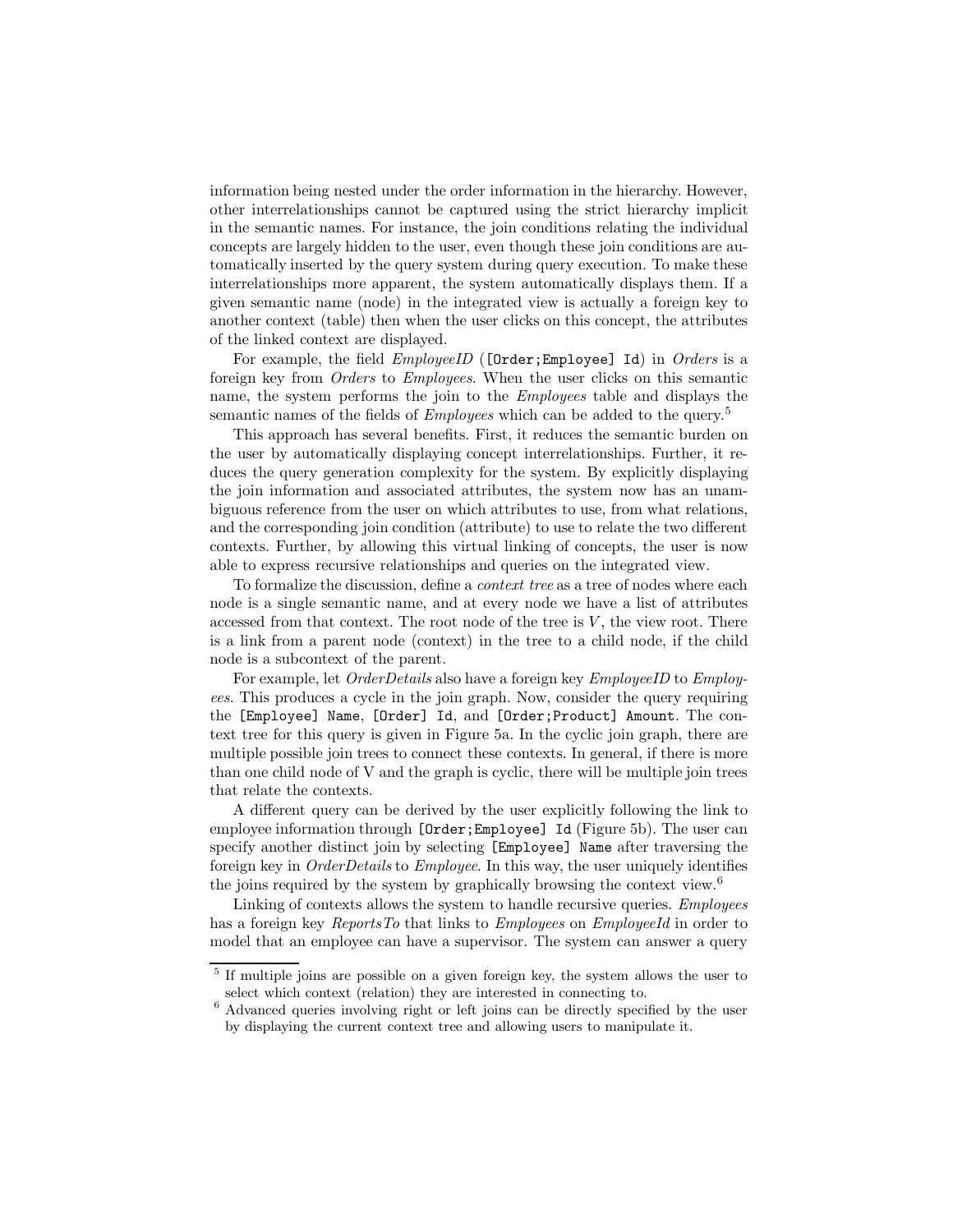

**Fig. 5.** Example Queries



**Fig. 6.** Recursive Supervisor Query

like: "who is an employee's supervisor's supervisor?" by allowing the user to graphically traverse the context view (see Figure 6).

#### **3.5 Generation and Execution of SQL Queries**

Given the set of database attributes and relations to access and a set of joins to apply, it is straightforward to construct a SQL select-project-join query. After building a SQL query string, the query is transmitted to the database management system for execution. Although there are multiple open standards and proprietary protocols for each database and environment, the architecture is designed to utilize the ubiquity of the ODBC standard to access all major database systems. Results returned from each ODBC query are then processed by the client to perform global level formatting. Two example queries and their associated SQL mappings are below.

Example 1 a) The user requires all customer names ([Customer] Name). b) The user requires all customer names with orders ([Order; Customer] Name).

| (a)                   | (b)                                                      |
|-----------------------|----------------------------------------------------------|
|                       | Select CompanyName Select CompanyName                    |
| <b>From Customers</b> | <b>From Customers, Orders</b>                            |
|                       | <b>Where</b> Customers.CustomerID = $Orders$ .CustomerID |

Execution 1 a) Retrieves customers whether or not they have an order. No context merging is required.  $b$ ) The customer name is retrieved from the *Cus*tomers relation. The query processor performs a context merger by combining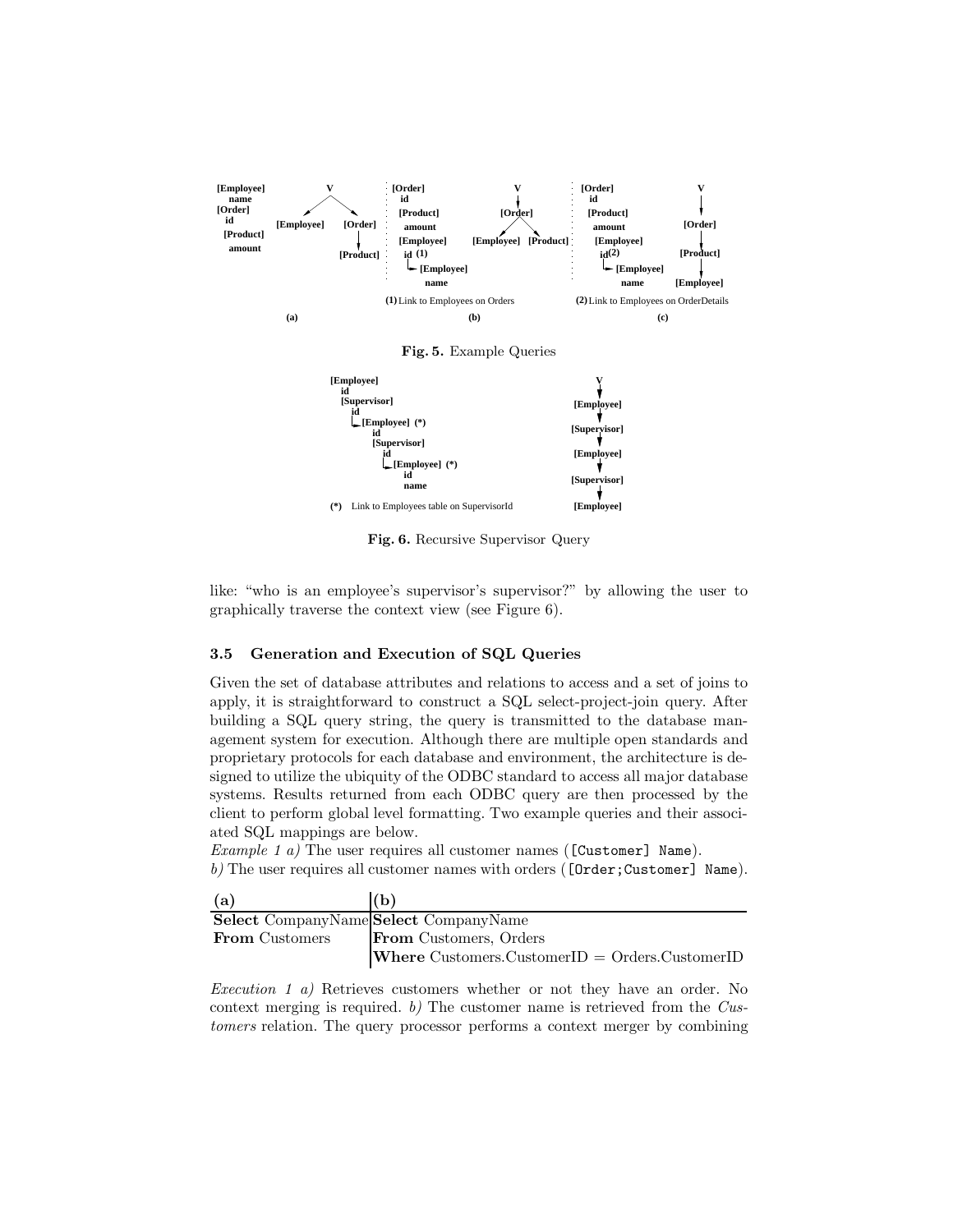the [Order] context with the [Customer] context. A join is required between Orders and Customers to merge the two contexts.

## **4 Related Work**

SQL provides an efficient and structured way for accessing relational data. However, specifying complex SQL queries with numerous join conditions and subqueries is too complex for most users [1]. Further, developing SQL queries requires knowledge of both the structure and semantics of the database. Unfortunately, database semantics are not always immediately apparent from the database schema, and mapping the required query semantics into a SQL query on database structure is often complex. There are graphical query tools [2, 11] to aid in the formulation of SQL queries and proposed extensions to the SQL language exist [12]. Many commercial databases use similar tools to aid the user in query construction. However, at the lowest level, a user is still responsible for mapping the semantics of their query into a structural representation suitable for the database.

Query by example or  $QBE$  [14] was proposed to reduce this semantic burden on users. By providing a table-based query environment and a simple query syntax, QBE demonstrated that some of the burden of accessing relational databases can be mitigated by using advanced user interfaces that capture the semantics of a user's query, and automatically translate them to relational queries. Query by context (QBC) differs from query by example as QBC does not have a structural basis for the query. QBE's foundation rests on a table structure. Although QBE is effective at hiding much of the query complexity, QBC is a further advancement by hiding the structure as well. Further, this structural neutrality allows queries to be unaffected by database structural changes as long as the same semantic concepts are present, and will allow QBC to be extended to objectoriented databases and multidatabases.

Another methodology for simplifying query complexity is to hide the structure of the database by allowing some form of querying by natural language. Systems [4, 9] have been developed that allow users to query by word phrases, but these systems are limited if they do not allow the user to precisely define the exact data returned. Unlike a SQL query which is deterministic and precise, query by word systems that simplify query formulation by ignoring structure, sacrifice query precision.

In a general environment, a query system must isolate the user from structure and system details while at the same time provide a query language powerful enough to produce precise, formatted results. SemQL  $[7]$  provides semantic querying using semantic networks and synonym sets from WordNet [8]. Although their approach is similar to ours, using a large online dictionary such as WordNet increases the complexity of matching word semantics. Also, since no integrated view is produced, it is not clear to the user which concepts are present in the databases to be queried. Our approach improves on SemQL by providing a con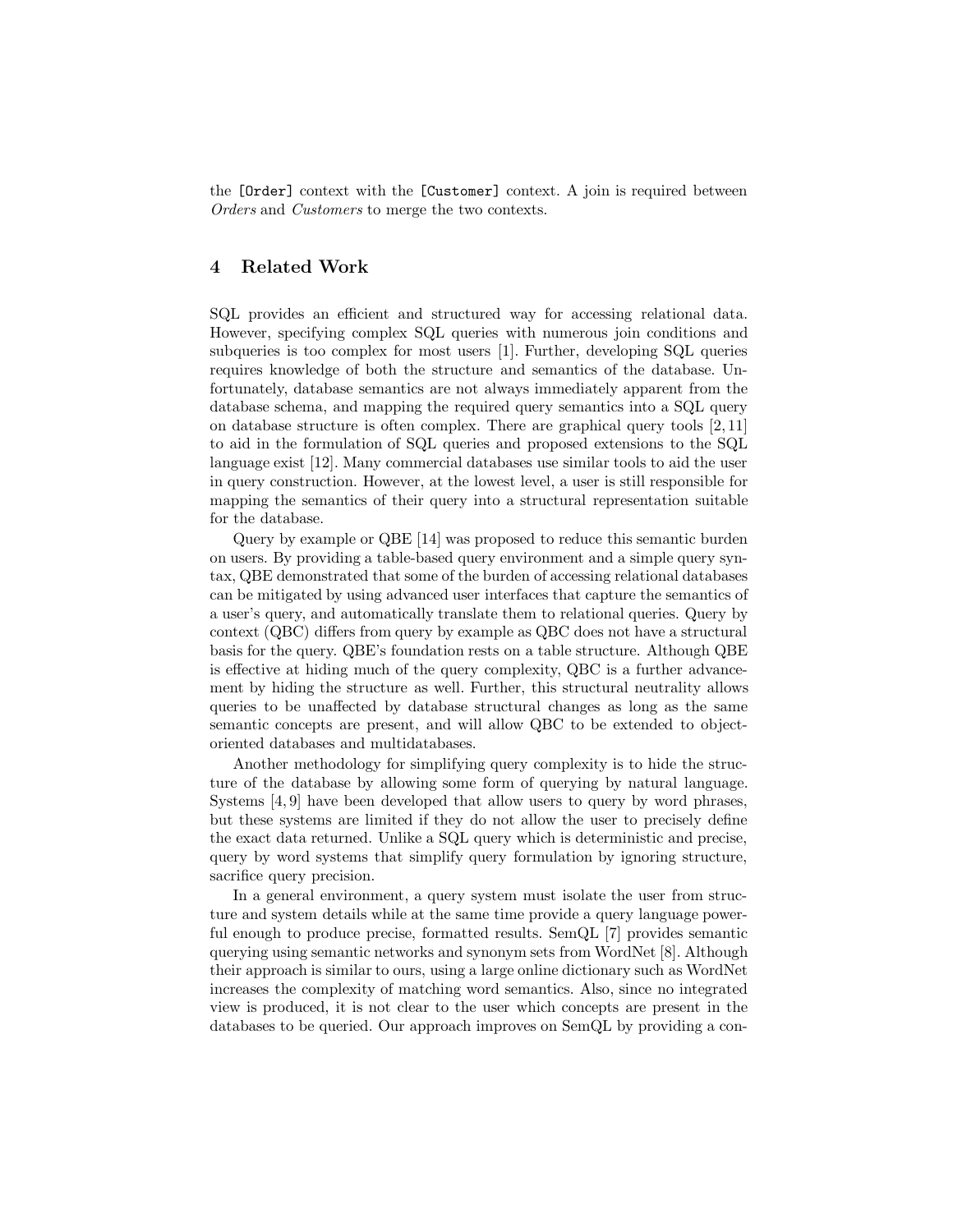densed term dictionary, an integrated view to convey database semantics to the user, and a systematic method for SQL generation.

A different approach to relational querying involves using an intelligent query processor that directs the user during query formulation. Kaleidoscope [3] provides a logic-based interface that allows a user to formulate queries using a restricted natural language syntax. As the user builds a query, Kaleidoscope uses rule-based and constraint knowledge to ensure a well-formed query, thus minimizing the chances for errors and easing the cognitive burden on the user.

A decent measure of user query performance is a count of the number of symbols or constructs required to formulate a query. Querying by context requires limited user input and interaction to formulate a query. For all systems, a user must select the concepts they are interested in. This process is performed in querying by context by allowing a user to graphically browse the context view. By organizing concepts by semantics instead of structure and using meaningful semantic names, the burden of concept selection and discovery is significantly reduced. Further, QBC attempts to minimize the user's specification of concept interrelationships. Concept interrelationships are automatically determined if possible, or can be easily specified by the user by traversing the integrated view. The concept of linking contexts by traversing the integrated view is similar to links connecting HTML pages. Even when the user must specify interrelationships, this is a simpler task than determining joins to connect physical relations as there will often be fewer of them. Overall, user query generation complexity is reduced by organizing and naming contexts and concepts semantically, isolating the user from database structures and naming (and the associated semantic to structural translation), and by providing a graphical query environment that allows the user to build queries by manipulating the simple semantic notions of concepts, contexts, and relationships between contexts.

### **5 Future Work and Conclusions**

In this paper, we have demonstrated that by utilizing a global dictionary and semantic specifications an integrated, context view of a database can be constructed. This semantic view is easier for the user to query, as they are isolated from structural and naming considerations. We have discussed an automatic system that maps semantic queries to SQL and presents the results to the user. The query system is capable of handling complex join constructs and choosing the appropriate attributes, relations, and join conditions to preserve user query semantics. A graphical query environment is developed to allow the user to more formally define the semantics of their query without explicit knowledge of the structure and interrelationships of database attributes and relations. The query system described has been implemented in a software package called Unity [6].

Future work involves expanding the query processor to handle updates, and experimental comparisons of query by context with SQL, natural language querying systems, and other graphical query systems.